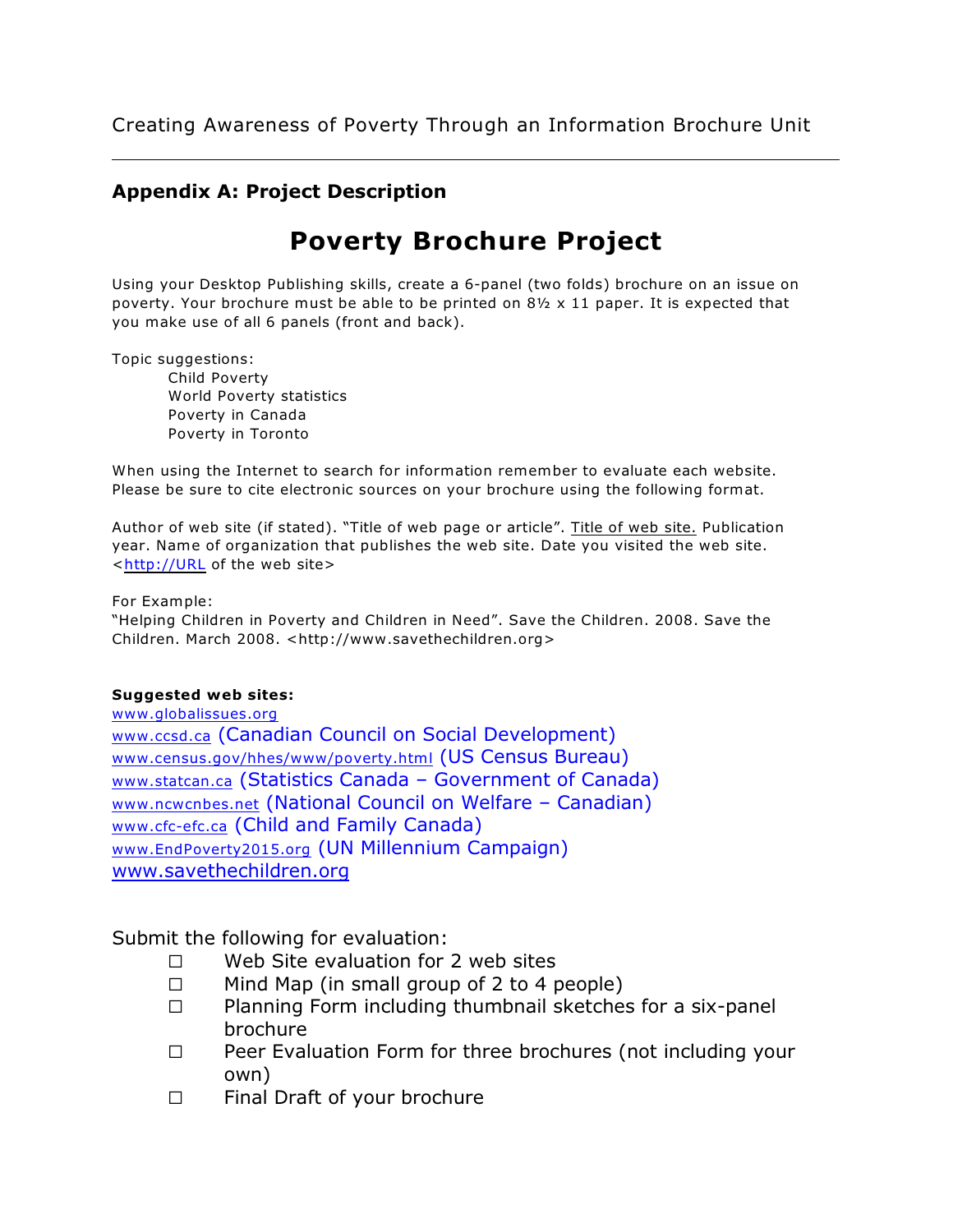#### **Appendix B: Web site Evaluation**

Name of web site: \_\_\_\_\_\_\_\_\_\_\_\_\_\_\_\_\_\_\_\_\_\_\_\_\_\_\_\_\_\_\_\_\_\_\_\_\_\_\_\_\_\_\_\_\_\_\_\_\_\_

Address of web site: [http://\\_\\_\\_\\_\\_\\_\\_\\_\\_\\_\\_\\_\\_\\_\\_\\_\\_\\_\\_\\_\\_\\_\\_\\_\\_\\_\\_\\_\\_\\_\\_\\_\\_\\_\\_\\_\\_\\_\\_\\_\\_\\_\\_](http://__________________)

Date:\_\_\_\_\_\_\_\_\_\_\_\_\_\_\_\_\_\_\_\_\_\_\_

| <b>Web Site Evaluation Topic</b>                                                                                                                                            | <b>Your Rating</b><br>Low 1-------2-------3--------4-------5 High |
|-----------------------------------------------------------------------------------------------------------------------------------------------------------------------------|-------------------------------------------------------------------|
| <b>Usefulness</b><br>How useful was the information on this<br>web site? Did you find what you were<br>looking for?                                                         | My rating:<br>Because                                             |
| <b>Accuracy</b><br>How correct is the information?                                                                                                                          | My rating:<br>Because                                             |
| Validity<br>Is there any information that you doubt<br>is true?<br>Who created this site? (University,<br>students, business)                                               | My rating:<br>Because                                             |
| <b>Bias</b><br>Is the web site trying to convince you to<br>buy a product?<br>Is the web site trying to convince you to<br>join their cause?                                | My rating:<br>Because                                             |
| <b>Appropriateness</b><br>Is the web site appropriate for high<br>school students?<br>Is the language easy to read?<br>Is the layout of the web site visually<br>appealing? | My rating:<br>Because                                             |
| <b>Up to Date</b><br>On the main page of the web site look<br>for a "last updated" date.<br>Has this been recently updated?                                                 | My rating:<br>Because                                             |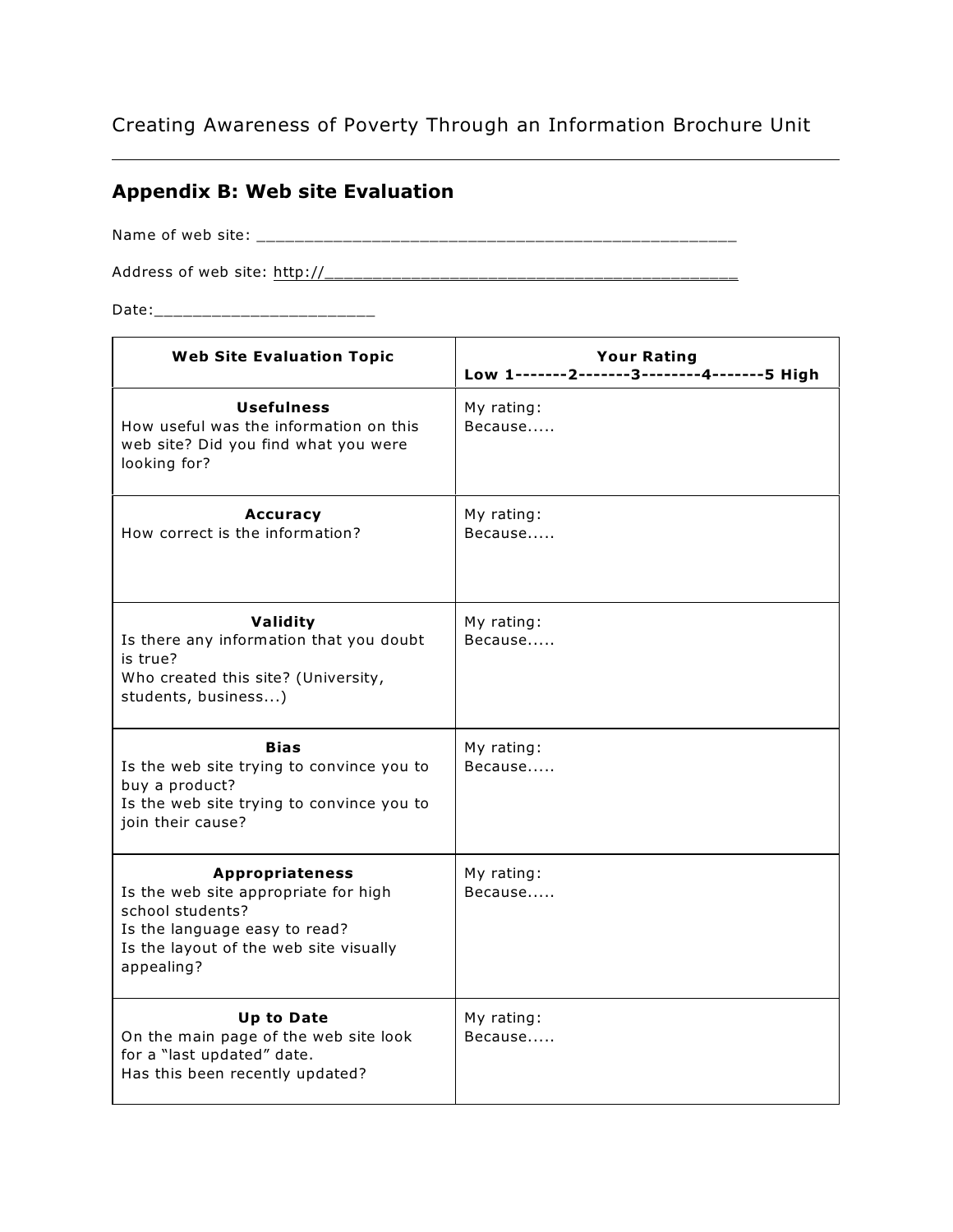#### **Appendix C: Mind Map Samples**

(Using a word processor)

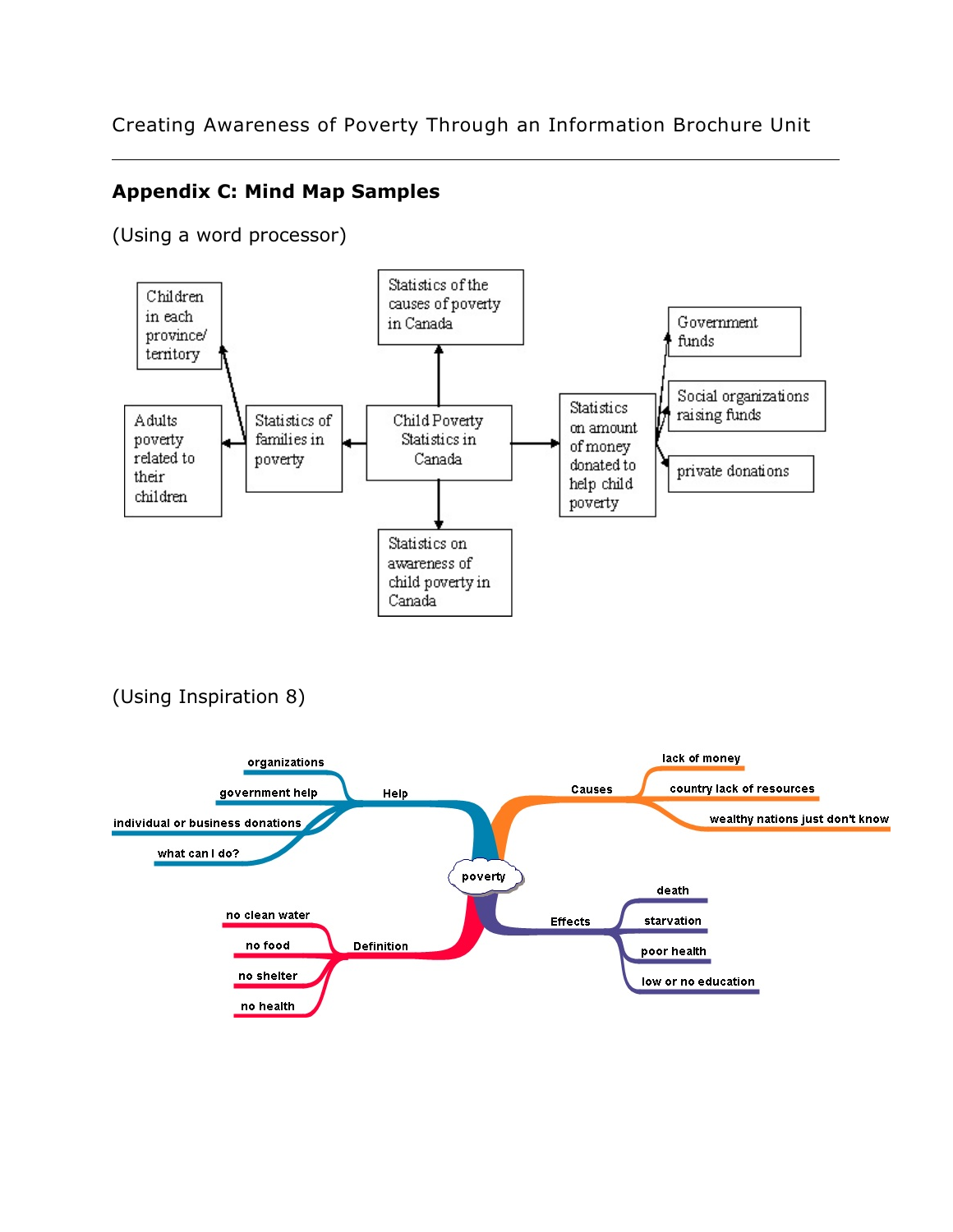| (First inside panel) | (Back panel) | (Front panel) |
|----------------------|--------------|---------------|
|                      |              |               |
|                      |              |               |
|                      |              |               |
|                      |              |               |
|                      |              |               |
|                      |              |               |
|                      |              |               |
|                      |              |               |
|                      |              |               |
|                      |              |               |
|                      |              |               |

## **Appendix D: Planning Form for a six-panel brochure**

| (Inside panels) |  |
|-----------------|--|
|                 |  |
|                 |  |
|                 |  |
|                 |  |
|                 |  |
|                 |  |
|                 |  |
|                 |  |
|                 |  |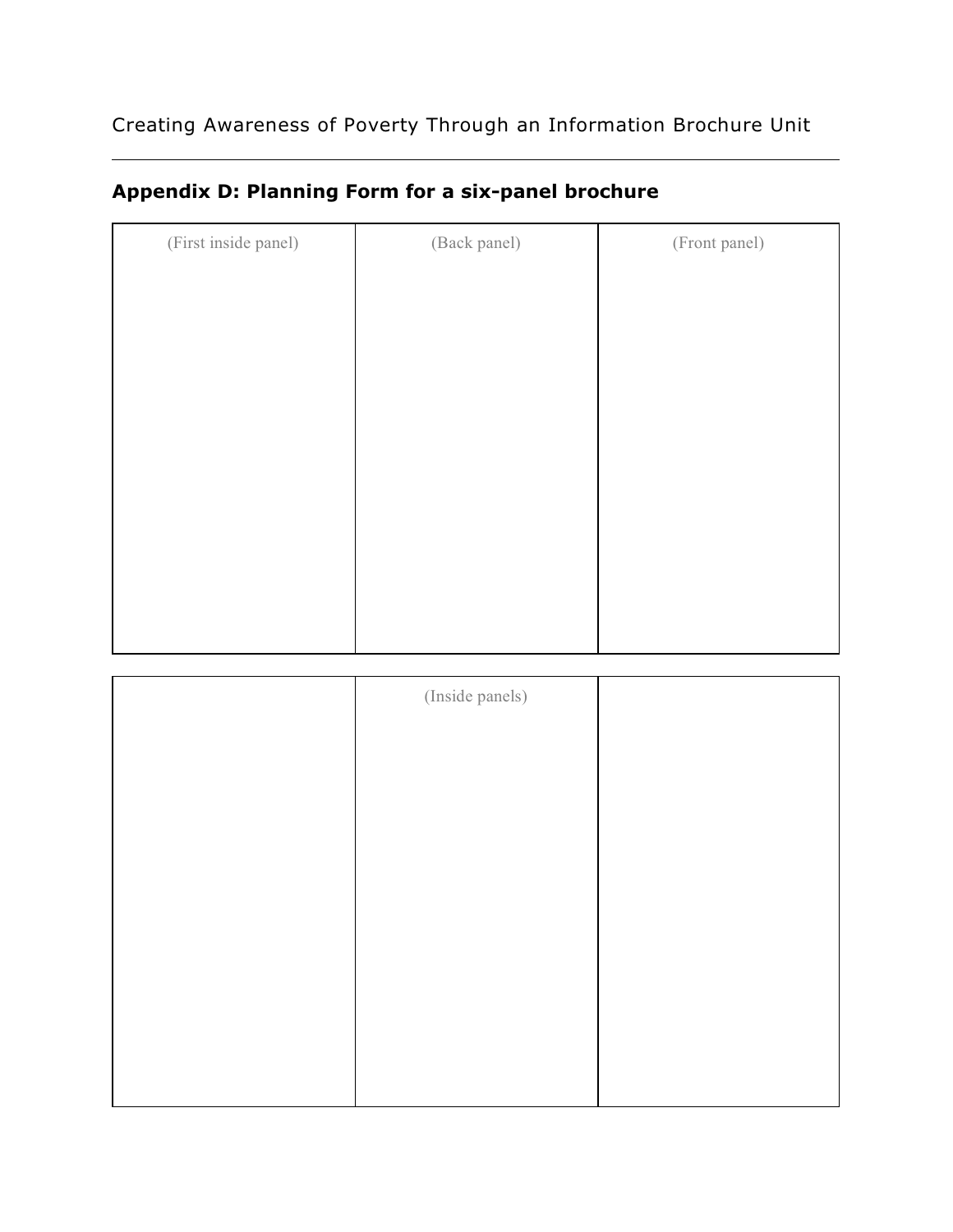### **Appendix E: Sample Thumbnail plan for a six-panel brochure**

| (First inside panel)                                                          | (Back panel)                                                      | (Front panel)                                     |
|-------------------------------------------------------------------------------|-------------------------------------------------------------------|---------------------------------------------------|
| pictures of<br>children on the<br>streets/in<br>poverty that grab<br>reader's | <b>REMEMBER</b><br>You CAN make a<br>difference in a child's life | <b>Stop Child</b><br>Poverty!                     |
| Two or three<br>$\blacktriangleright$<br>statistics of child                  |                                                                   | picture of child<br>with stop sign or $X$<br>over |
| poverty in the Toronto<br>area<br>⋗<br><b>Statistics</b>                      | reference web sites                                               | Poverty happens in your<br>home town too!         |
| <b>Statistics</b><br>↘                                                        | "A Sunrise Production"                                            |                                                   |

| <b>History of poverty in</b><br>Canada<br>brief outline of history of<br>child poverty in Canada | continue with information<br>on child poverty in Canada | pictures of<br>children on the<br>streets/ in<br>poverty that grab<br>reader's |
|--------------------------------------------------------------------------------------------------|---------------------------------------------------------|--------------------------------------------------------------------------------|
|                                                                                                  | (Inside panels)                                         | What can we do?<br>suggestions on how to<br>improve children's lives           |
| poverty<br>statistics/chart<br>comparing<br>years OR<br>provinces                                |                                                         | information on supporting<br>agencies or government<br>initiatives             |

 $\Gamma$ 

 $\top$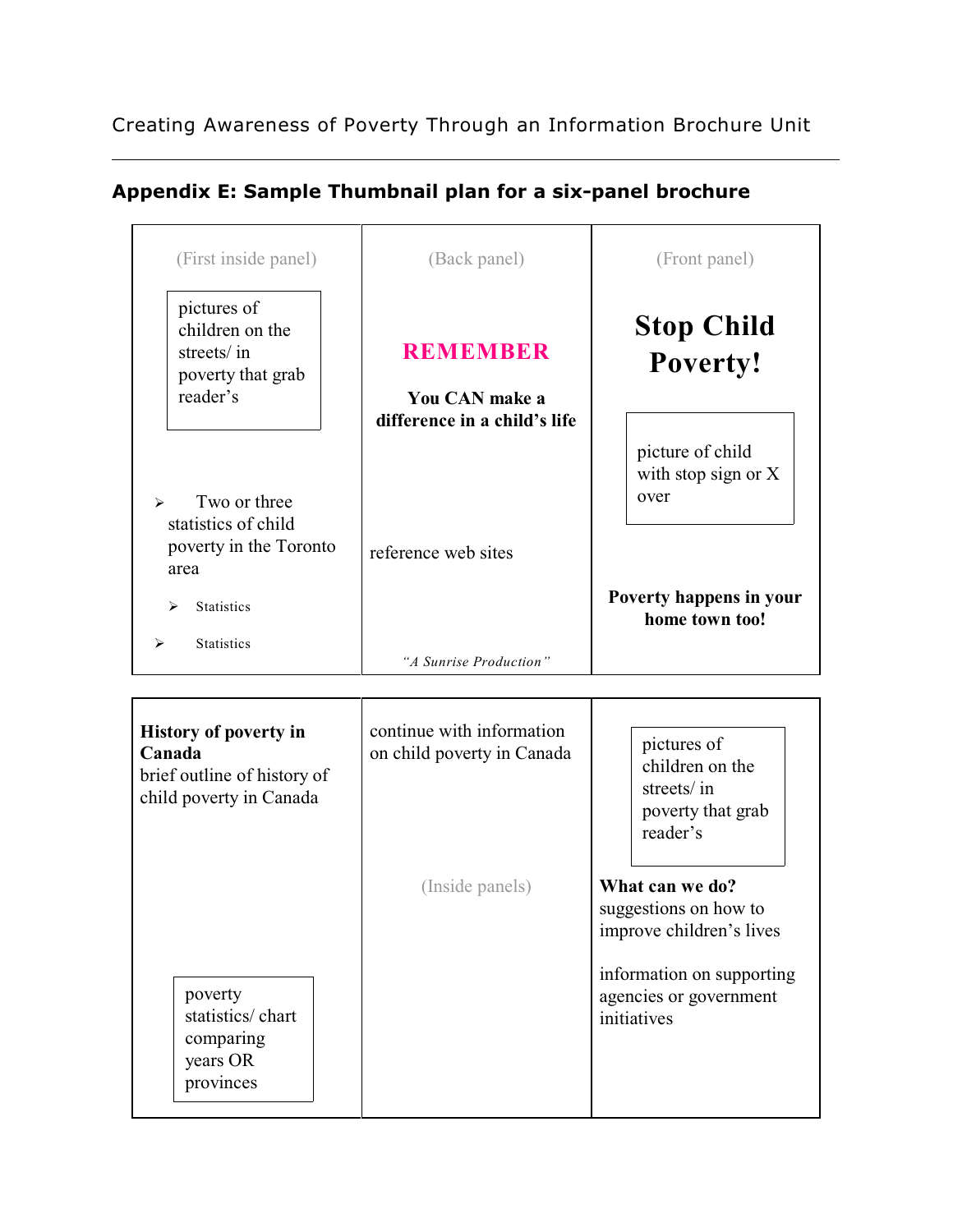# **Appendix F: Peer Editing Form**

| <b>Brochure Title:</b>                                                            |
|-----------------------------------------------------------------------------------|
| Are there references to web sites? Yes<br>No                                      |
| What catches your eye?                                                            |
| Describe three images. How are they related to information found on the brochure? |
| 1.                                                                                |
| 2.                                                                                |
| 3.                                                                                |
| What are the main topics of brochure?                                             |

| <b>Brochure Title:</b>                                                            |
|-----------------------------------------------------------------------------------|
| Are there references to web sites?<br>Yes<br>No                                   |
| What catches your eye?                                                            |
| Describe three images. How are they related to information found on the brochure? |
| 1.                                                                                |
| 2.                                                                                |
| 3.                                                                                |
| What are the main topics of brochure?                                             |